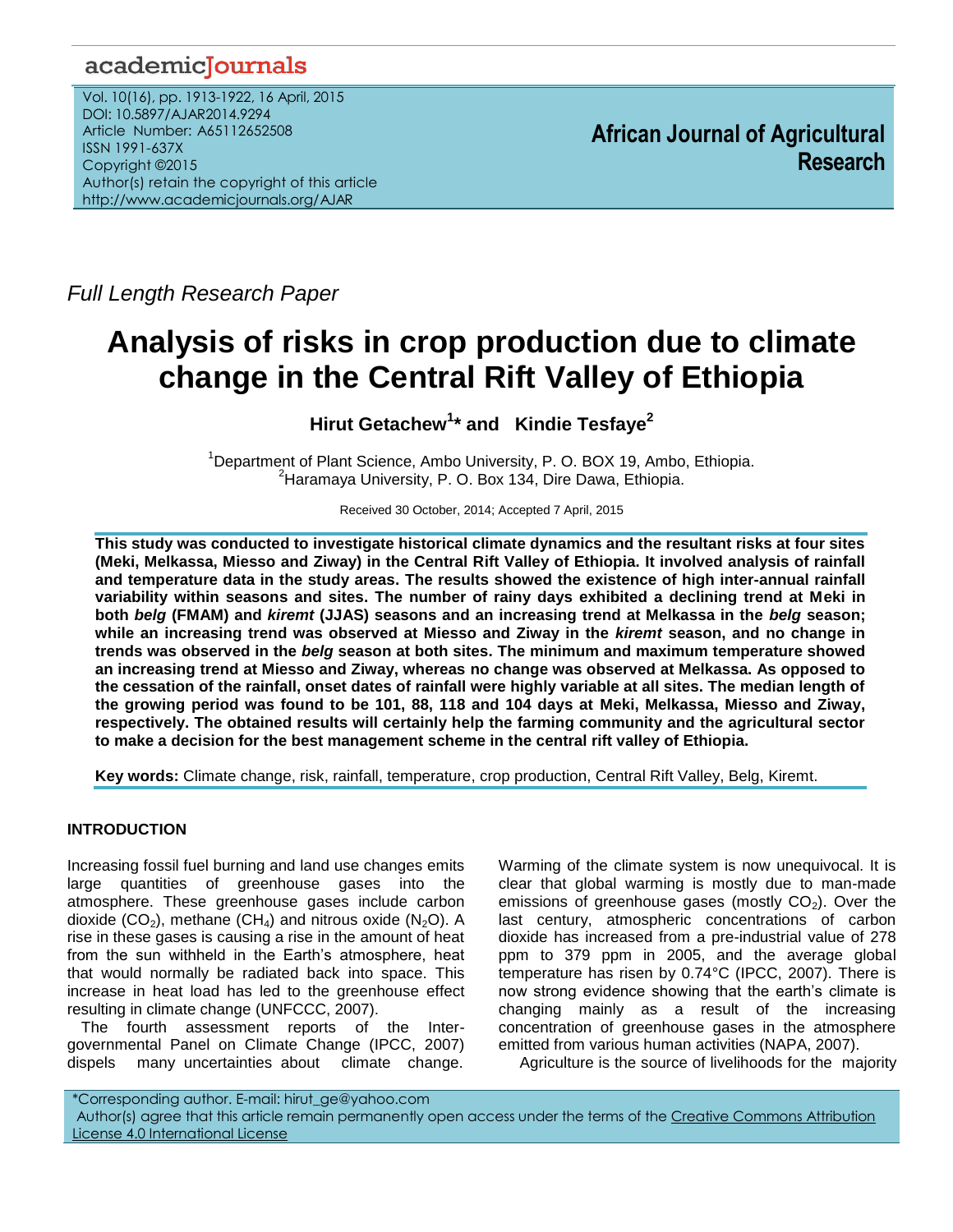of the Ethiopian population and the base of the national economy. It employs more than 80% of the labor force and accounts for 45% of the GDP, as well as 85% of the export revenue (MoFED, 2006). However, Ethiopian agriculture is dominated by small-scale and subsistence farming systems and it is heavily dependent on rainfall, as irrigation is currently applied to only 3% of arable land. Thus, the dependency of farmers on rainfed agriculture has made the country's economy extremely vulnerable to the aberrations of weather and climate (Kidane et al., 2006).

A recent vulnerability and poverty mapping study of Africa (Orindi et al., 2006; Stige et al*.*, 2006) put Ethiopia as one of the most vulnerable countries to climate change with the least capacity to respond. Rainfall variability and associated drought have been major causes for the country's food shortages. Nationally, the link between drought and crop production is widely recognized, but little is known about how climate change is affecting crop production and what strategies households are employing (Mahmud et al., 2008).

The Ethiopian Central Rift Valley (CRV) is one of the regions in the country which is affected by climate variability and change. It covers a variety of agroecologies characterized by extensive areas of low rainfall and limited areas receiving adequate rainfall. The rainfall pattern in the CRV is bi-modal in nature and largely influenced by the annual oscillation of the inter-tropical convergence zone, which results in warm, wet summers (with most of the rainfall occurring from June to September) and dry, cold and windy winters. The main rainy season accounts for 70 to 90% of the total annual rainfall. Minor rain events, originating from moist southeasterly winds, occur between March and May (Hengsdijk and Jansen, 2006).

Crop production in semi-arid regions is largely determined by climatic and soil factors. Among the climatic factors, the distribution and amount of rainfall affect the agricultural systems of the CRV. Therefore, rainfall is considered a limiting factor in these areas and many of the farm decisions are made based on the time of the onset of rainfall. The onset and distribution of rainfall governs crop yields and determines the choice of the crops to be grown (Stelio, 2004). The cultivated land in the CRV is mostly located on the valley floor and the major field crops grown include: teff, barley, maize, sorghum, lentils, chickpeas and field peas. The most important vegetables grown under irrigation include the common bean, tomato, onion, cabbage and broccoli (Moti, 2002).

In general, the inter-annual and inter-seasonal climate variability coupled with climate change are the main causes of fluctuating annual production with occasional drastic reduction of crop yields in the region. However, the dearth of information on the degree of climate variability and change; and information on climate risks on agricultural production, such as rainfall onset dates,

end dates, duration and dry spell lengths, which together make up the overall rain feature for field crop management options in the study areas is extensive. Therefore, this study was undertaken to analyze risks of climate in crop production in the Central Rift Valley of Ethiopia, using long term rainfall and temperature data.

#### **MATERIALS AND METHODS**

The areas covered by this study were Meki (latitude 8° 15' N, longitudes 38° 82' E and altitude 1400 m.a.s.l), Melkassa (latitude 8° 4' N, longitude 39° 32' E and altitude 1550 m.a.s.l), Miesso (latitude 9° 23' N, longitude 40° 75' E and altitude 1400 m.a.s.l). Ziway (latitude  $7^\circ$  93' N, longitudes 38° 72' E and altitude 1640 m.a.s.l), all located in the Central Rift Valley of Ethiopia. The choice of the districts was based on data availability, farming systems and representativeness of agro-ecological settings in the Central Rift Valley (Figure 1).

#### **Climate change and variability analysis**

Secondary data obtained from the National Meteorological Agency was used for climate change and variability analysis. The data base period for all the study sites is shown in Table 1.

## **Rainfall and temperature variability and change analysis**

The annual and seasonal pattern of rainfall and temperature were examined for each district by processing daily rainfall and temperature data using the INSTAT version 3.36 (Stern et al., 2006). The rainfall and temperature variability at each site were determined by calculating mean, standard deviation and the coefficient of variation (CV). The CV was calculated as the ratio of the standard deviation to the mean rainfall in a given period. The standardized anomaly (Z) for rainfall and temperature was calculated as:

$$
Z = \frac{x - \overline{X}}{S}
$$

Where *x* = annual total rainfall or annual mean temperature

 $\overline{X}$  = long term mean *S* = standard deviation of the entire series

#### **Onset and cessation of rain, probability of dry spells and length of growing season analysis**

The onset of rain (a successful planting date) was defined as the first occasion after  $1<sup>st</sup>$  March when the rainfall accumulates for three consecutive days and rainfall is at least 20 mm and no dry spell of more than seven days in the next 30 days (Sivakumar, 1988; Kindie and Walker, 2004). To analyze the onset of wet and dry spells, a first order Markov chain model was fitted to get more than 30 years of data for each site using the INSTAT version 3.36. The daily rainfall data was processed to give maximum dry spell lengths in the next 30-day periods, starting from the onset of rain for each site. Probabilities of the maximum dry spell lengths exceeding 5, 7, 10, 15 and 20 days over the next 30 days from planting, were calculated to get an overview of the drought at the study area for the whole year. The end of the rainy season (defined as the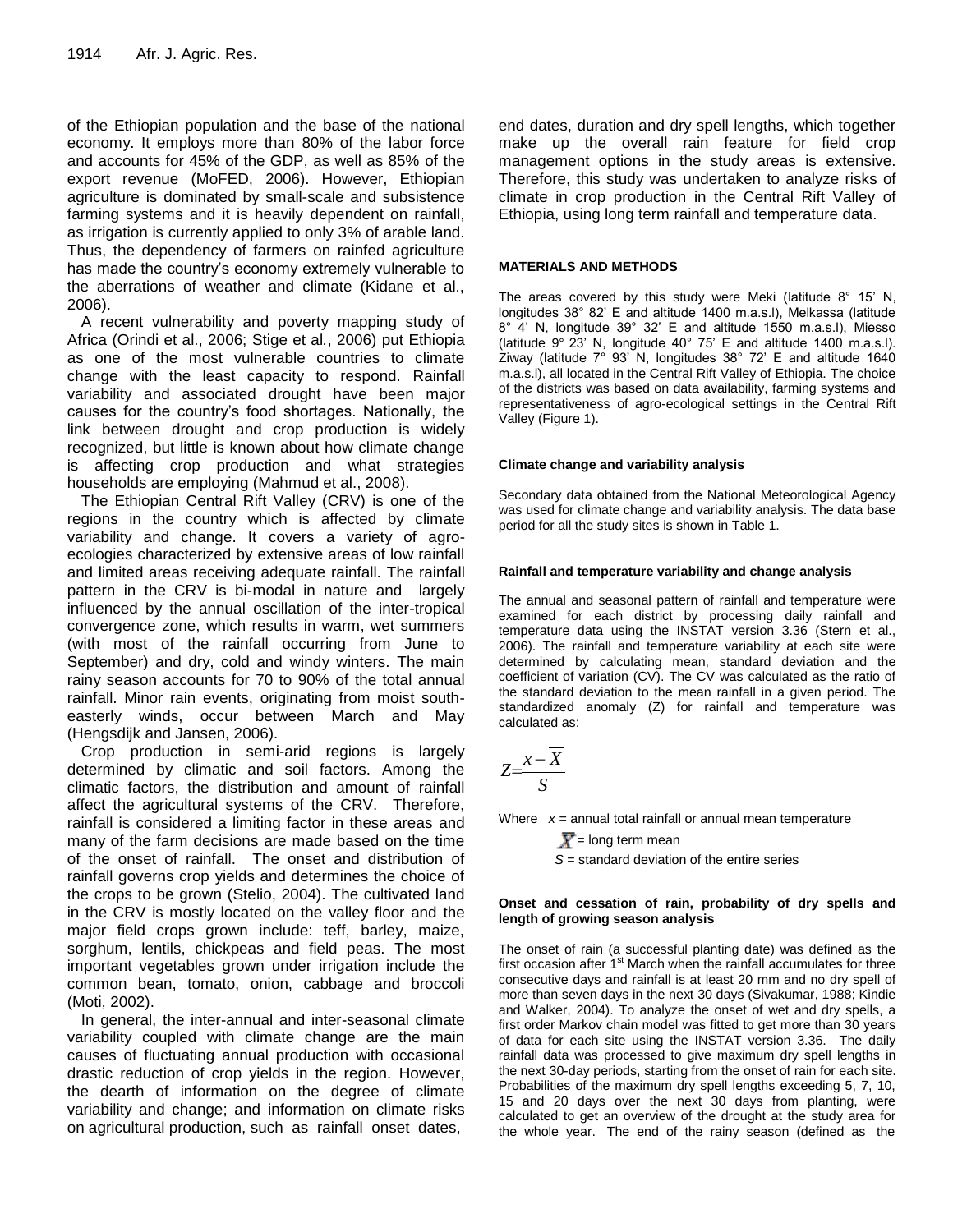

**Figure 1.** Location map of the study areas.

| <b>District</b> | Rainfall        |              | <b>Maximum and Minimum Temperatures</b> |              |  |
|-----------------|-----------------|--------------|-----------------------------------------|--------------|--|
|                 | Database period | No. of years | Database period                         | No. of years |  |
| Meki            | 1966-2009       | 41           | ΝA                                      | ΝA           |  |
| Melkassa        | 1977-2009       | 33           | 1977-2009                               | 33           |  |
| Mieso           | 1974-2009       | 36           | 1990-2009                               | 20           |  |
| Ziway           | 1970-2009       | 40           | 1970-2009                               | 40           |  |

NA: Data not available. Source: National Meteorological Agency.

occurrence of a day after first September when the soil water drops to 10 mm m<sup>-1</sup>) was determined by using the water balance dialogue in the INSTAT climatic guide (Stern et al., 2006). Subsequently, the length of the growing period in the study areas was determined as the difference between the onset date and end date (Stern et al., 2006; Kindie and Walker, 2004).

# **RESULTS AND DISCUSSION**

# **Climate variability and change analysis**

# *Rainfall variability and change*

The long-term rainfall data for the four sites are presented in Table 2. The mean annual rainfall of the study areas ranged from 719 mm (Miesso) to 791 mm (Melkassa) and varied slightly from district to district with a standard deviation ranging from 167 (Melkasa) to 191mm (Miesso) and CV ranging from 21(Melkassa) to 27 % (Miesso). This indicates that the rainfall at Miesso is more variable than the other sites.

A time series bar chart indicates high inter-annual rainfall variability among the districts (Figure 2). The annual total rainfall ranged from 281 to 1131 mm at Meki, 425-1234 mm at Melkassa, 271 to 1111 mm at Miesso and 314 to 1042 mm at Ziway (Figure 2). These annual rainfall figures indicate that Melkassa has a greater total annual rainfall than the rest of the sites studied. The highest and lowest total annual rainfall years were 1983 and 1995 at Meki, 2007 and 1989 at Melkassa, 1996 and 1986 at Miesso and 2008 and 1970 at Ziway, respectively (Figure 2).

The standardized rainfall anomaly gives a clear picture of average (normal), above average (wet) and below average (dry) years (Figure 3). As can be seen from Figure 3, the four stations experienced both dry and wet years over the last 33 (Melkassa) and 41 years (Meki). For instance, Meki experienced dry conditions in 1991, 1995 and 2009, whereas it enjoyed wet conditions in 1983. The years that gave above average rainfall at Melkassa were 1977 and 2007 as opposed to 1989 when dry conditions prevailed. Miesso experienced dry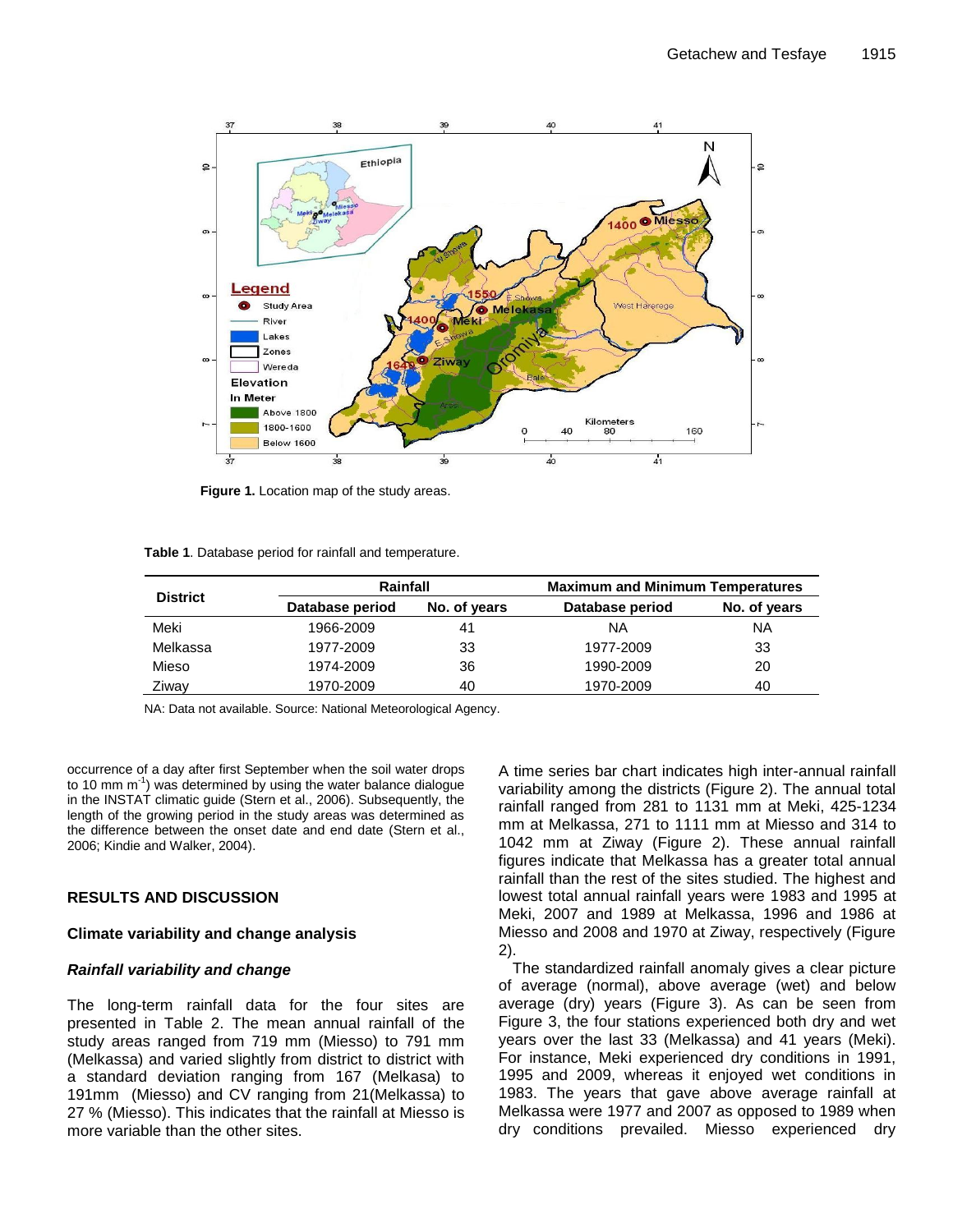|                         | <b>Weather Station</b> |          |               |       |  |  |  |
|-------------------------|------------------------|----------|---------------|-------|--|--|--|
| <b>Characteristics</b>  | Meki                   | Melkassa | <b>Miesso</b> | Ziwav |  |  |  |
| Mean (mm)               | 729                    | 791      | 719           | 742   |  |  |  |
| Standard deviation (mm) | 179                    | 167      | 191           | 168   |  |  |  |
| CV(%)                   | 25                     | 21       | 27            | 23    |  |  |  |

**Table 2.** Long-term annual rainfall statistics of four meteorological stations in the Central Rift Valley of Ethiopia.

CV = coefficient of variability.



**Figure 1**. Long-term inter-annual variability of rainfall at  $\mathbf{F}$  at  $\mathbf{F}$   $\mathbf{F}$   $\mathbf{F}$   $\mathbf{F}$   $\mathbf{F}$   $\mathbf{F}$   $\mathbf{F}$   $\mathbf{F}$   $\mathbf{F}$   $\mathbf{F}$   $\mathbf{F}$   $\mathbf{F}$   $\mathbf{F}$   $\mathbf{F}$   $\mathbf{F}$   $\mathbf{F}$   $\mathbf$ **Figure 2.** Long-term inter-annual variability of rainfall at four sites in the Central Rift Valley of Ethiopia.

conditions in 1984 and 1986 and wet conditions in 1996. The years that dry and wet conditions prevailed in Ziway were 1970 and 2008, respectively (Figure 3). Moreover, the linear trend line for Meki clearly demonstrates a general decline in rainfall since 1966, whereas an increasing trend was observed for Melkassa. On the other hand, there was little or no change in the rainfall trend at Miesso and Ziway (Figure 3).

The bimodal pattern of rainfall at the study sites is presented in Table 3. The first rainy season (*Belg*) extends from the end of February to May (FMAM), while the second (*Kiremt*) runs from June to September (JJAS). The long-term minimum FMAM season rainfall total ranges from 0 mm (Miesso) to 75.1 mm (Ziway), while the long-term maximum rainfall ranges from 323 mm (Melkassa) to 531 mm (Miesso). In 1 out of 4 years, the FMAM season rainfall ranges from 115.1 mm (Melkassa) to 163.2 mm (Miesso) with an upper quartile value of 260.5 mm (Melkassa) to 306.4 mm (Miesso). The median and average seasonal rainfall for *belg* season ranges from 187.5 mm (Meki) to 245.7 mm (Ziway) and 185.1 mm (Melkassa) to 248.6 mm (Miesso), respectively.

The *belg* (FMAM) exhibited higher rainfall variability (41 to 47%), compared to the *kiremt* rainfall variability (21 to 29%) at the four sites (Table 3). The analysis also shows that the *belg* rainfall was more variable at Miesso, while it was much less variable at Ziway. Miesso had the most variable *kiremt* rainfall, while Melkassa varied the least for the same season. Even though the study areas are located in close proximity, they differed in the amount of seasonal rainfall distribution and the degree of variability of seasonal rainfall. On the other hand, the dry season (*Bega)* in the study area extends from October to December (OND). The long term minimum seasonal rainfall total is 0 mm in all sites and the maximum seasonal rainfall total ranges from 262 mm (Meki) to 435mm (Miesso). The *Bega* rainfall exhibits the highest rainfall variability (105 to 130%) at the four sites, compared to *Belg* and *Kiremt* seasons, even if the season was dry under normal conditions (Table 3).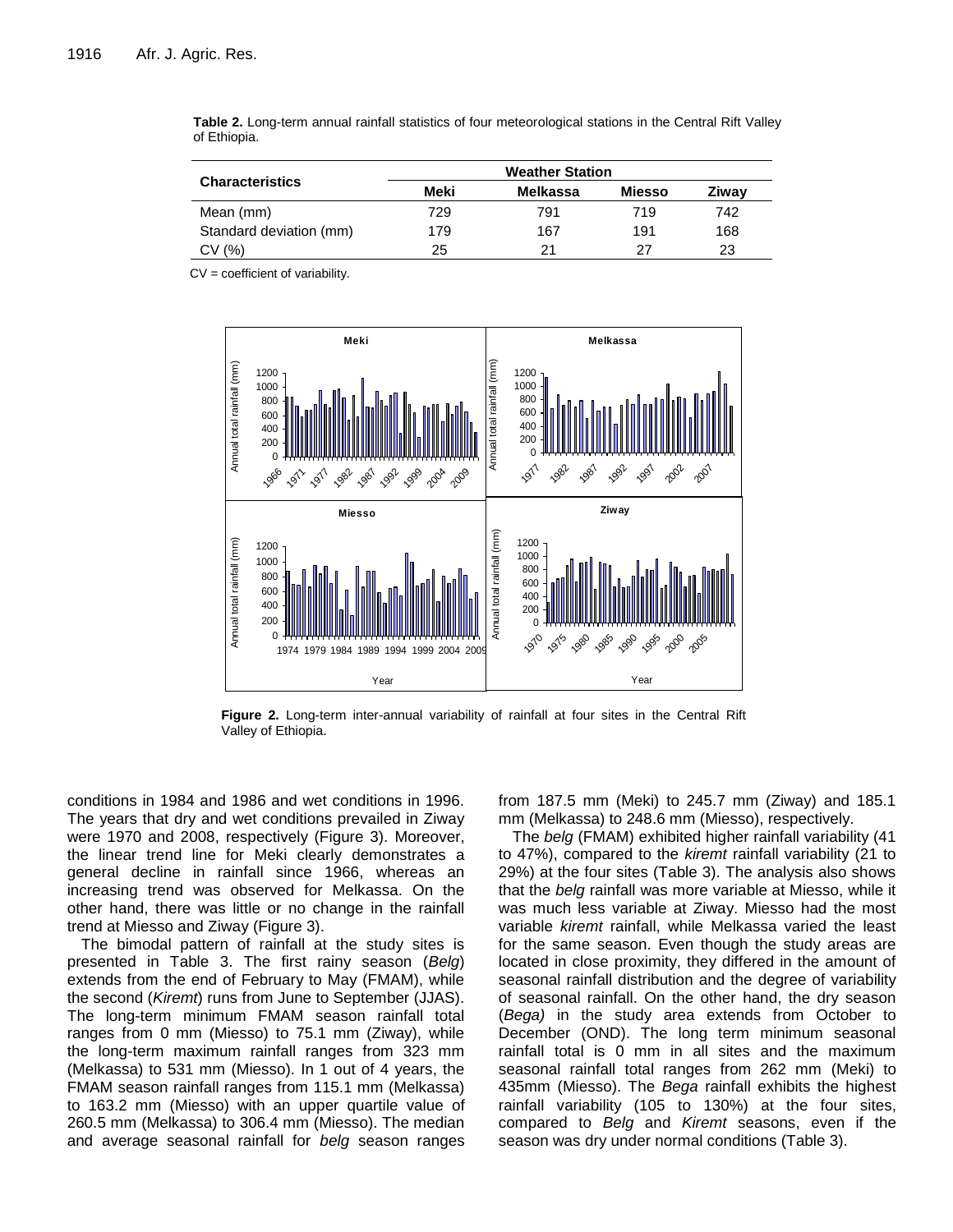

**Figure 1.** Rainfall variability and trend as expressed by standardized rainfall anomaly at four **Figure 3.** Rainfall variability and trend as expressed by standardized rainfall anomaly at four sites in the Central Rift Valley of Ethiopia.

|             | <b>Rainfall statistics</b> |                |       |       |       |                |             |           |       |
|-------------|----------------------------|----------------|-------|-------|-------|----------------|-------------|-----------|-------|
| <b>Site</b> |                            |                |       | %ile  |       |                |             | <b>SD</b> | CV    |
|             | <b>Season</b>              | <b>Minimum</b> | 25    | 50    | 75    | <b>Maximum</b> | <b>Mean</b> | $(\pm)$   | (%)   |
|             | <b>FMAM</b>                | 71.2           | 150.7 | 187.5 | 266.4 | 510.4          | 213.9       | 95.2      | 44.5  |
| Meki        | JJAS                       | 90.6           | 409.3 | 464.9 | 551.3 | 658.8          | 468.2       | 119.4     | 25.5  |
|             | <b>OND</b>                 | 0.0            | 6.6   | 22.7  | 58.7  | 262.6          | 42.9        | 55.7      | 129.7 |
|             | <b>FMAM</b>                | 23.0           | 115.1 | 197.6 | 260.5 | 323.6          | 185.1       | 83.2      | 45.0  |
| Melkassa    | JJAS                       | 289.2          | 435.3 | 526.1 | 584.1 | 704.3          | 515.8       | 107.3     | 20.8  |
|             | <b>OND</b>                 | 0.6            | 13.0  | 45.1  | 135.1 | 314.2          | 71.0        | 74.4      | 104.9 |
|             | <b>FMAM</b>                | 0.0            | 163.2 | 237.7 | 306.4 | 530.8          | 248.6       | 115.8     | 46.6  |
| Miesso      | JJAS                       | 184.5          | 288.5 | 396.4 | 479.8 | 648.1          | 395.3       | 116.3     | 29.4  |
|             | <b>OND</b>                 | 0.0            | 18.8  | 42.1  | 112.4 | 435.1          | 70.46       | 85.1      | 120.8 |
|             | <b>FMAM</b>                | 75.1           | 162.9 | 245.7 | 302.8 | 394.9          | 232.7       | 96.3      | 41.4  |
| Ziway       | JJAS                       | 112.3          | 390.4 | 445.9 | 502.7 | 788.6          | 443.5       | 122.0     | 27.5  |
|             | <b>OND</b>                 | 0.0            | 5.9   | 23.4  | 71.1  | 289.2          | 47.5        | 60.1      | 126.6 |

**Table 3.** Seasonal rainfall distribution and its statistical attributes at four sites in the Central Rift Valley of Ethiopia

The seasonal rainfall analysis on the number of rainy days is presented in Figure 4. Number of rainy days shows a declining trend in both the *belg* and *kiremt* seasons at Meki, followed by the *belg* season at Melkassa. On the other hand, the number of rainy days showed an increasing trend in the *kiremt* season at Melkassa, Miesso and Ziway.

## **Onset and cessation of rainfall, length of growing season and dry spell risk analysis**

The analysis of rainfall for agricultural purposes mustinclude information on the trends or changes in precipitation; the start, end and length of the rainy season; and the distribution of rainfall amounts through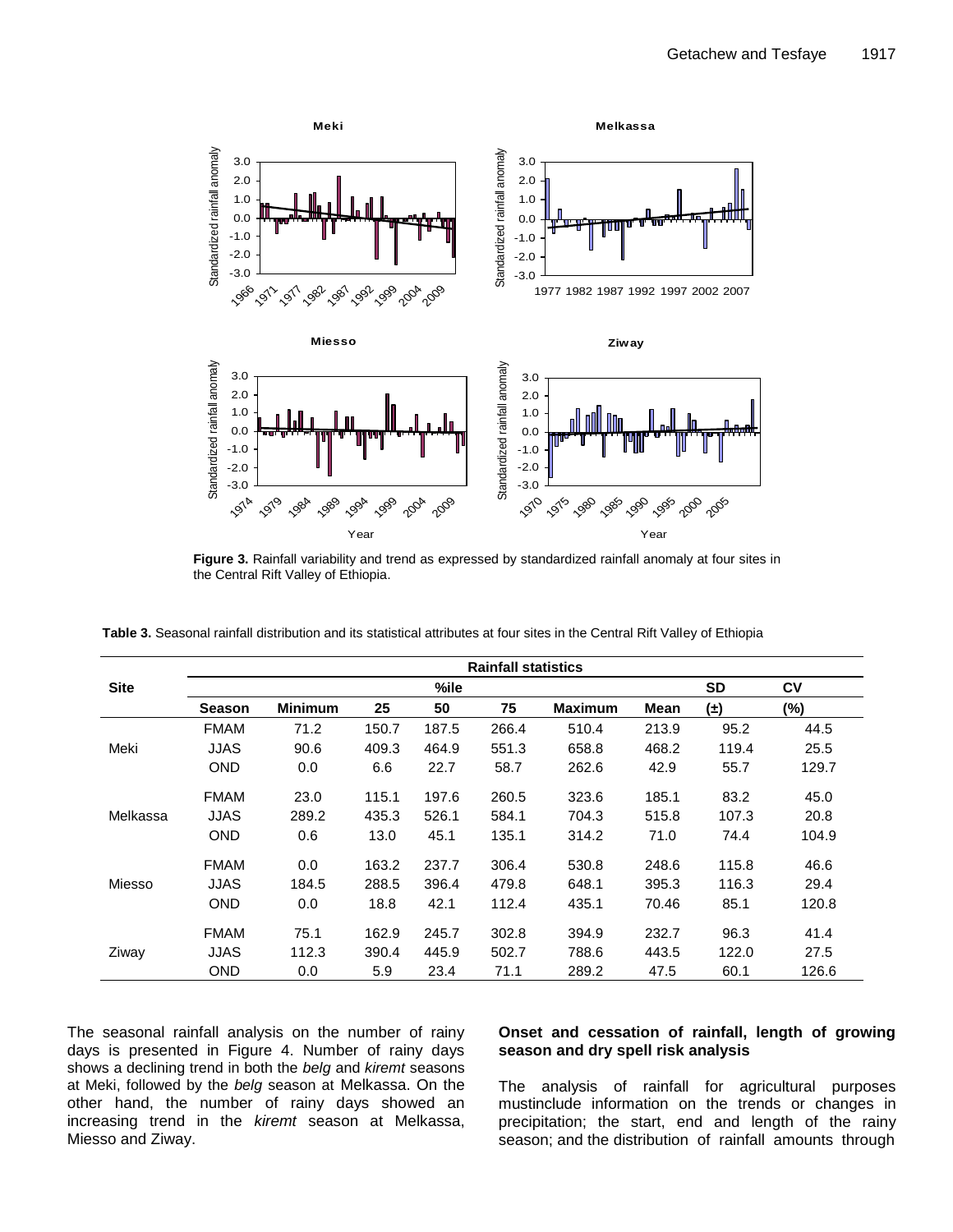

**Figure 1.** Variability and Trend of number of rainy days in *belg* (FMAM) and *kiremt* (JJAS) (FMAM) and *kiremt* (JJAS) seasons at four sites in the Central Rift<br>Valley of Ethiopia. **Figure 4.** Variability and Trend of number of rainy days in *belg* Valley of Ethiopia.

the year, and the risk of dry spells (Stelio, 2004). The cumulative probabilities of onset and end dates and length of the growing period in the study areas are presented in Figures 5 and 6 respectively. The variability of onset dates for the four districts was higher, compared to end dates and lengths of the growing period. At Meki, the rain started before May 10 (131 DOY) in 20% of the time, before June 21 (173 DOY) 50% of the time and before July 6 (188 DOY) 80% of the time. In the case of Melkassa, the rain started earlier than May 11 (132 DOY) in one out of five years, earlier than June 25 (177 DOY) 50% of the time and 80% of the time in four out of five years as it started before July 9 (191 DOY).

On the other hand, at Miesso, the rain started earlier than March 18 (78 DOY) 20% of the time, indicating that planting earlier than 18 March is possible only once in every five years. The chance of planting before June 3 (155 DOY) and July 10 (192 DOY) at Miesso is 50 and 80%, respectively. The chances of effective planting



**Figure 5.** Cumulative probability of onset and end of rainy season at four sites in the Central Rift Valley of Ethiopia.

before April 19 (110 DOY), June 14 (166 DOY) and June 24 (176 DOY) at Ziway were 20, 50 and 80%, respectively (Figure 5). A further note that could also be made from the data in Figure 5 is that rainfall duration is dependent mainly on the onset date. For 50 to 80% of the time, the rain ended in all districts in the month of September, except Meki where it extended up to the month of October 80% of the time. The median (50%) length of the growing period was found to be 101, 88, 118 and 104 days at Meki, Melkassa, Miesso and Ziway respectively. For 80% of the years studied, the length of the growing period did not exceed 138, 121, 175 and 141 days at Meki, Melkassa, Miesso and Ziway, respectively (Figure 6).

Overall, except for the rainfall onset dates of seasons, the four stations bear similar patterns for the end dates and lengths of growing periods. Culturally, the first planting time for the study area is in the month of March in Miesso, but the probability of having rainfall onset in the beginning of this month is less than 10 % in all the other three sites.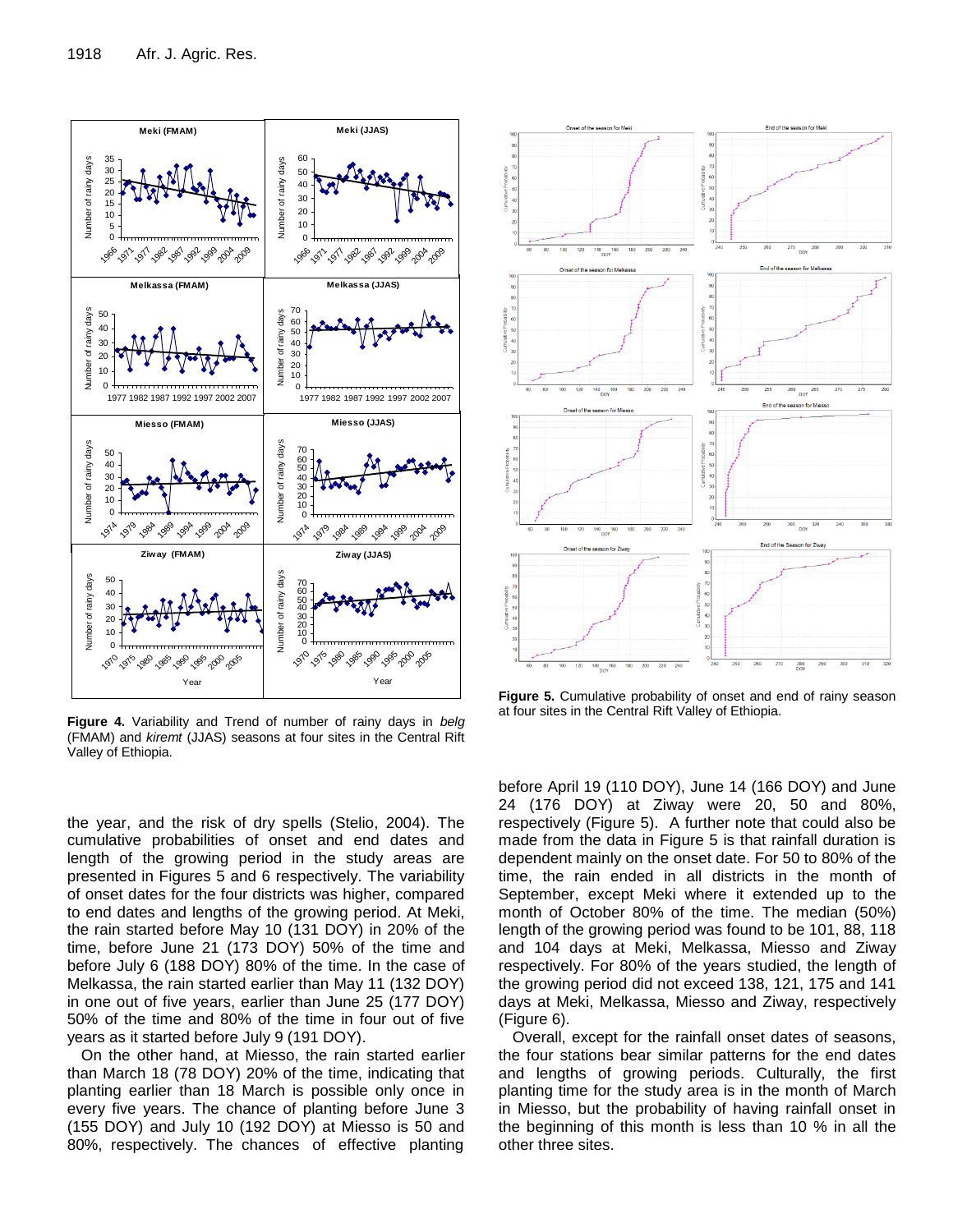

**Figure 6.** Cumulative probability of length of growing season at four inc **Ethiopia.** Sites in the Central Rift Valley of Ethiopia.



**Figure 7.** Probability of dry spells longer than 5, 7, 10, 15 and 20 W Rift Valley of Ethiopia. days at four sites in the Central Rift Valley of Ethiopia.

The 'parabolic-type' curves explain that the probability of dry spells longer than 20 days from March to September is less than 10% in all districts, whereas they show a certain degree of an upward slope in April and May and descend to zero from the middle of June to the middle of July. The probability of dry spells more than 15 days is less than 10% for Miesso, and less than 20% for the rest of the districts in March. The dry spell graphs show a variation across sites in the probability of dry spells longer than 10 days (Figure 7). Moreover, the probability of five day dry spells stays at 100 % during the earlier and later months in the growing season. All the dry spell length probability curves converge to their minimum only during the peak rainy period (July and August) for all districts and turn upward again around September, indicating the end of the growing season (Figure 7).

#### **Temperature variability and change**

The mean annual maximum temperature at the three sites (Melkassa, Miesso and Ziway) ranged from 26.8 to 30.6°C, while the mean minimum temperature ranged from 13.7 to 15.0°C (Table 4). The minimum temperature shows a higher variability than the mean maximum temperature at all the sites (Table 4). The maximum temperature indicates a clear increasing trend at Miesso and Ziway but it remained static at Melkassa. On the other hand, the minimum temperature shows a slight increasing trend at Miesso and Ziway, but a clear decreasing trend at Melkassa (Figures 8 and 9).

The increasing trend of both mean maximum and minimum temperatures particularly at Miesso and Ziway and increase in maximum temperature at Melkassa indicate a clear warming of the atmosphere in the regions. An increase in maximum and minimum temperatures is taken as a good indicator of global warming in a given area (IPCC, 2001).

#### **Conclusion**

There was high inter-annual rainfall variability within the four districts. All districts experienced both very dry and very wet years in their meteorological record history. The trend line analysis exhibits a decreasing tendency of rainfall at Meki and an increasing tendency at Melkassa. There was no change in annual rainfall trends at Miesso and Ziway. The *belg* (FMAM) season had higher rainfall variability than the *kiremt* season (JJAS) at the four study sites. Meki exhibited a dramatic decline in the trend of number of rainy days in both seasons, while a slight declining trend was observed in the *belg* season at Melkassa. On the other hand, a reasonable increment was observed at Miesso and Ziway in the *kiremt* season, while there were no changes in the trend of rainy days in the *belg* season at both these sites.

Onset, cessation, dry spells and length of growing season analyses have shown that except for the onset date of the rainfall season, the districts have similar patterns for end dates and lengths of the growing period. In 50 to 80% of the time, the rains ended in September in the study sites except for Meki where it ended in the month of October. For 50% of the time, the length of the growing period is 3 to 4 months. Given that  $1<sup>st</sup>$  March is a potential planting date, the probability of getting dry spells longer than 20 days from March to September is less than 10% at all sites, while the probability of getting dry spells longer than five days is above 50% for all sites, except Melkasaa. The long-term temperature analysis shows an alarming increase in both maximum and minimum temperatures at Miesso followed by Ziway. However, no change in minimum temperature was observed at Melkassa, although the maximum temperature exhibits an upward trend.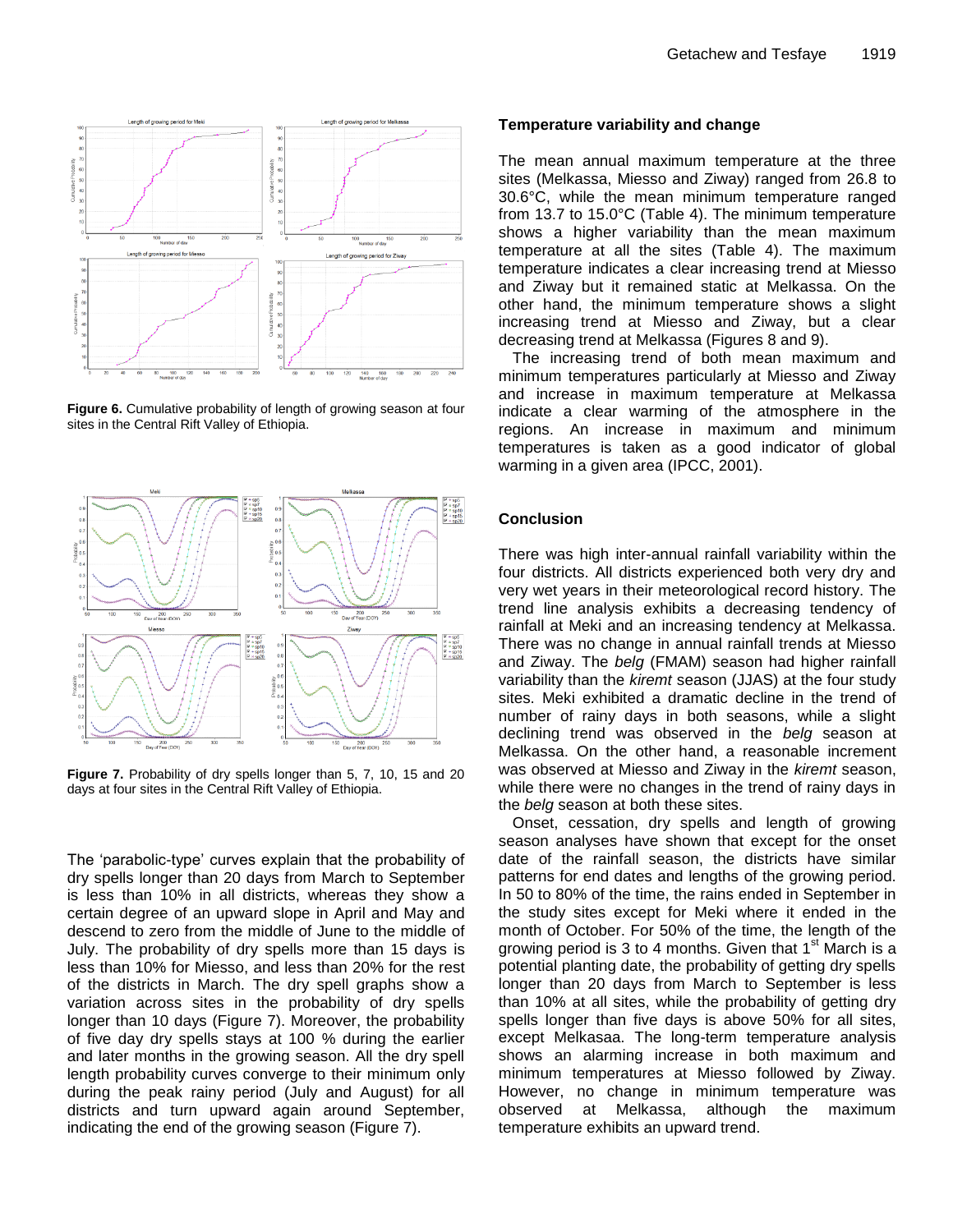|                            | <b>Sites</b>    |               |       |  |  |  |
|----------------------------|-----------------|---------------|-------|--|--|--|
| <b>Temperature</b>         | <b>Melkassa</b> | <b>Miesso</b> | Ziway |  |  |  |
| <b>Maximum temperature</b> |                 |               |       |  |  |  |
| Mean $(^{\circ}C)$         | 28.6            | 30.6          | 26.8  |  |  |  |
| Standard deviation (°C)    | 0.5             | 0.6           | 1.2   |  |  |  |
| CV(%)                      | 1.8             | 1.9           | 4.5   |  |  |  |
| <b>Minimum temperature</b> |                 |               |       |  |  |  |
| Mean $(^{\circ}C)$         | 14.1            | 15.0          | 13.7  |  |  |  |
| Standard deviation (°C)    | 1.5             | 0.6           | 1.4   |  |  |  |
| CV(%)                      | 10.6            | 3.7           | 10.1  |  |  |  |

**Table 4.** Mean maximum and minimum temperatures at three sites in the Central Rift Valley of Ethiopia

CV = coefficient of variability.  $\mathsf{CV} = \mathsf{coefficient}$  or variability.



**Figure 8.** Annual maximum and minimum temperature variability and trend at three sites in the Central Rift Valley of Ethiopia.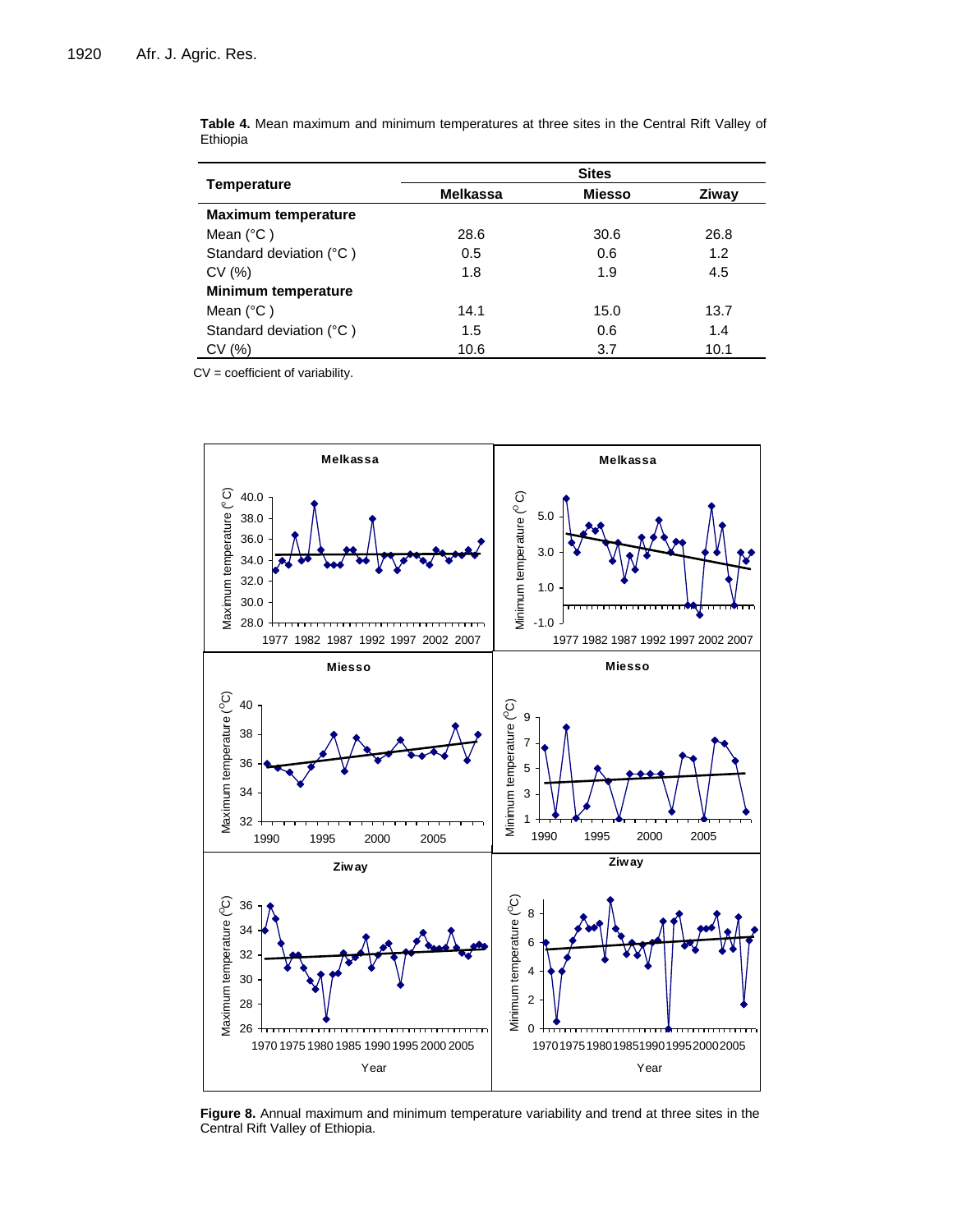

**Figure 9.** Annual mean maximum and minimum temperature variability and trend at three sites in the Central Rift Valley of Ethiopia.

The result of this study will help the farming community in their day-to-day agricultural activities and the agricultural sector will also benefit for the best agricultural management scheme and decision making in the central rift valley of Ethiopia. The current study clearly indicates a high inter-annual rainfall variability in the study areas and associated climate risks. This calls for consideration of climate information utilization by the farmers. Therefore, research in the utilization of climate information by farmers in the study area is suggested for further study.

## **Conflict of Interest**

The authors have not declared any conflict of interest.

#### **REFERENCES**

Kidane G, Abebe T, Tibebe D (2006). Estimating crop water use and simulating yield reduction for maize and sorghum in Adama and Miesso districts using the cropwat model. CEEPA Discussion University of Pretoria, Pretoria, South Africa. P. 31.